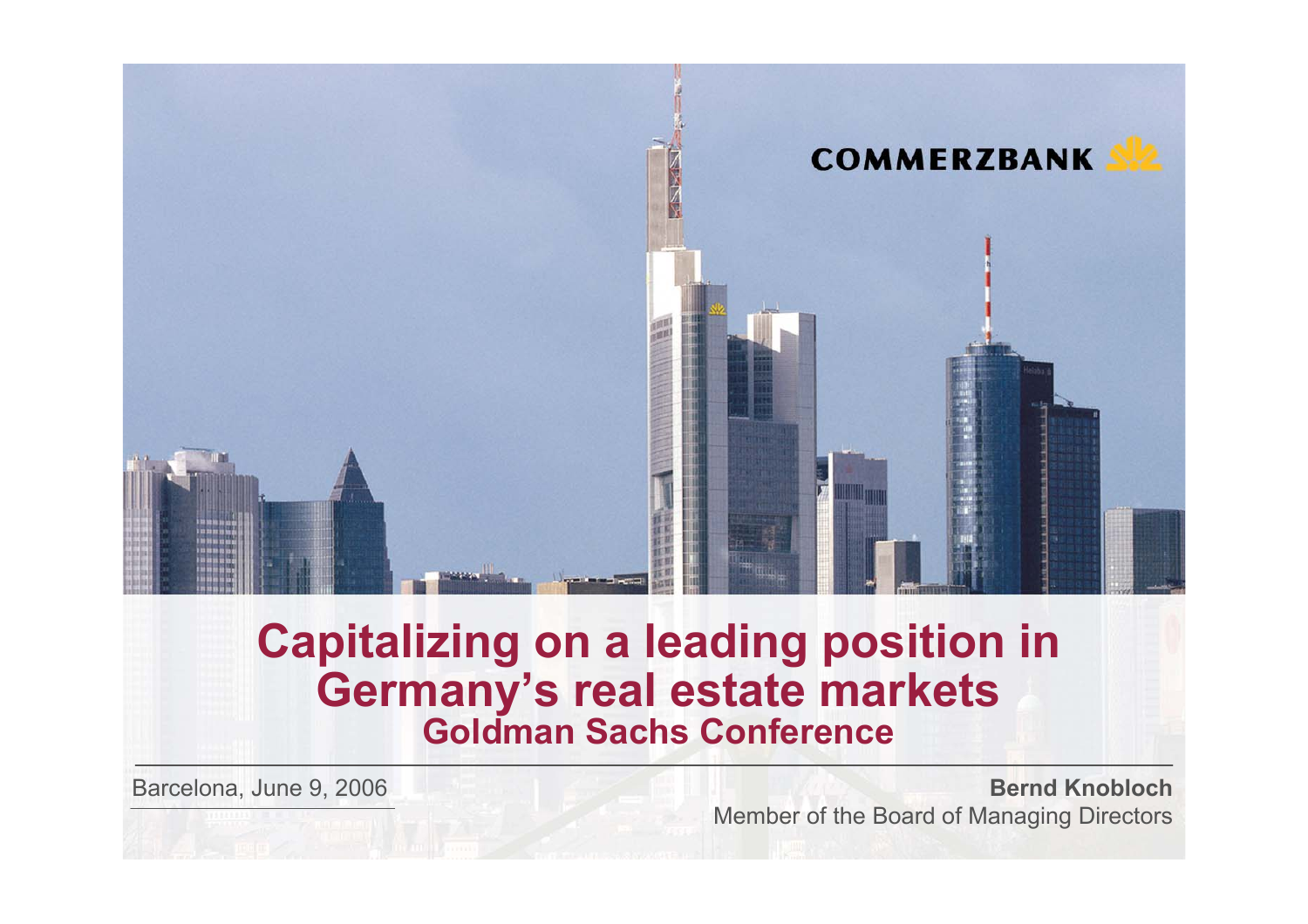# **Commerzbank Group's positioning ...**

### **Focus on core strengths**

#### **Core Regions**

- Priority: Germany
- Selective: West and East European Markets
- Selective: Rest of World

#### **Core Customers**

- • Corporate & Real Estate **Customers**
- Private & Business Clients
- Public Sector/Institutions

#### **Core Products**

- Lending
- •Deposit Management
- •Innovative Solutions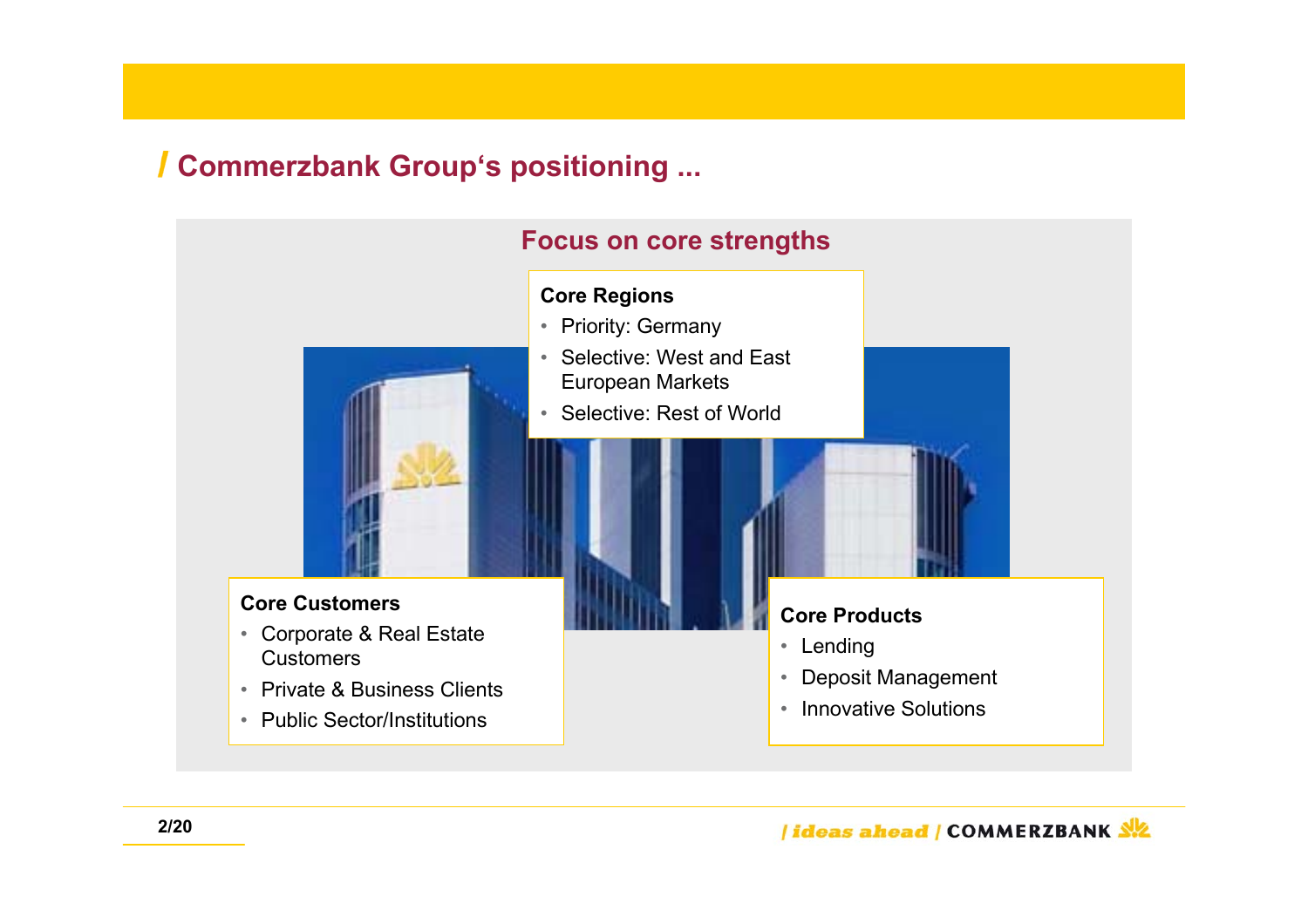# **... "the" leading commercial bank in Germany ...**

#### **Germany**



- No. 1 commercial real estate bank
- No. 1 public sector financing
- No. 2 German bank (by assets)
- No. 2 in home loans
- No. 2 Mittelstandsbank
- One of the leading retail banks

### **... leading position in selective global markets with competitive edge**

### **International**



- No. 1 CMBS conduit issuer in Europe
- No. 1 in the Jumbo covered bond market
- No. 1 real estate syndicated loan arranger in Europe

No. 10 CEE bank with BRE and strong presence in Moscow, Prague and Budapest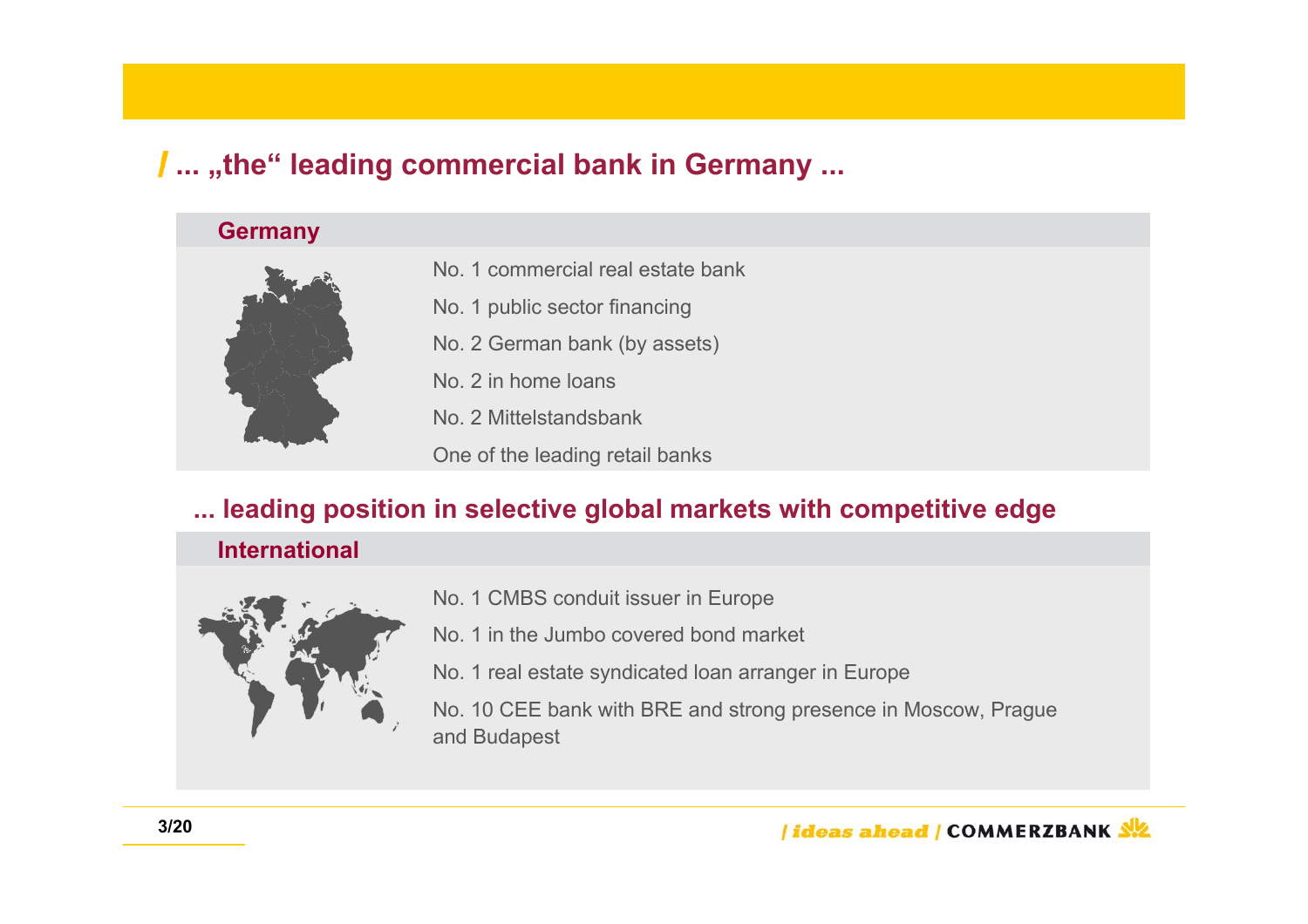## **Acquisition of Eurohypo strengthens Commerzbank's leading position**

**Operating profit (2005)** in € bn

|                 | 1. Deutsche Bank             | 6.9    |
|-----------------|------------------------------|--------|
|                 | 2. CB (including EHY)        | $2.3*$ |
|                 | 3. Dresdner Bank             | 2.2    |
|                 | 4. HVB                       | 1.8    |
|                 | <b>1 5. Commerzbank (CB)</b> |        |
| 6.              | Bay La BA                    | 1.4    |
|                 | 7. LBBW                      | 1.3    |
|                 | 8. DZ Bank                   | 1.2    |
|                 | 19. Eurohypo (EHY)           | 0.7    |
| 10 <sub>1</sub> | KfW                          | 0.6    |
|                 | 11. West LB                  | 0.6    |
|                 |                              |        |

**Total assets (2005)** in € bn

|  | 1. Deutsche Bank             | 962  |
|--|------------------------------|------|
|  | 2. CB (including EHY)        | 665* |
|  | 3. HVB                       | 494  |
|  | 4. Dresdner Bank             | 461  |
|  | <b>1 5. Commerzbank (CB)</b> | 445  |
|  | 6. LBBW                      | 405  |
|  | 7. DZ Bank                   | 356  |
|  | 8. Bay La BA                 | 341  |
|  | 9. KfW                       | 341  |
|  | 10. West LB                  | 262  |
|  | 11. Eurohypo (EHY)           | 234  |
|  |                              |      |

\* pro forma consolidation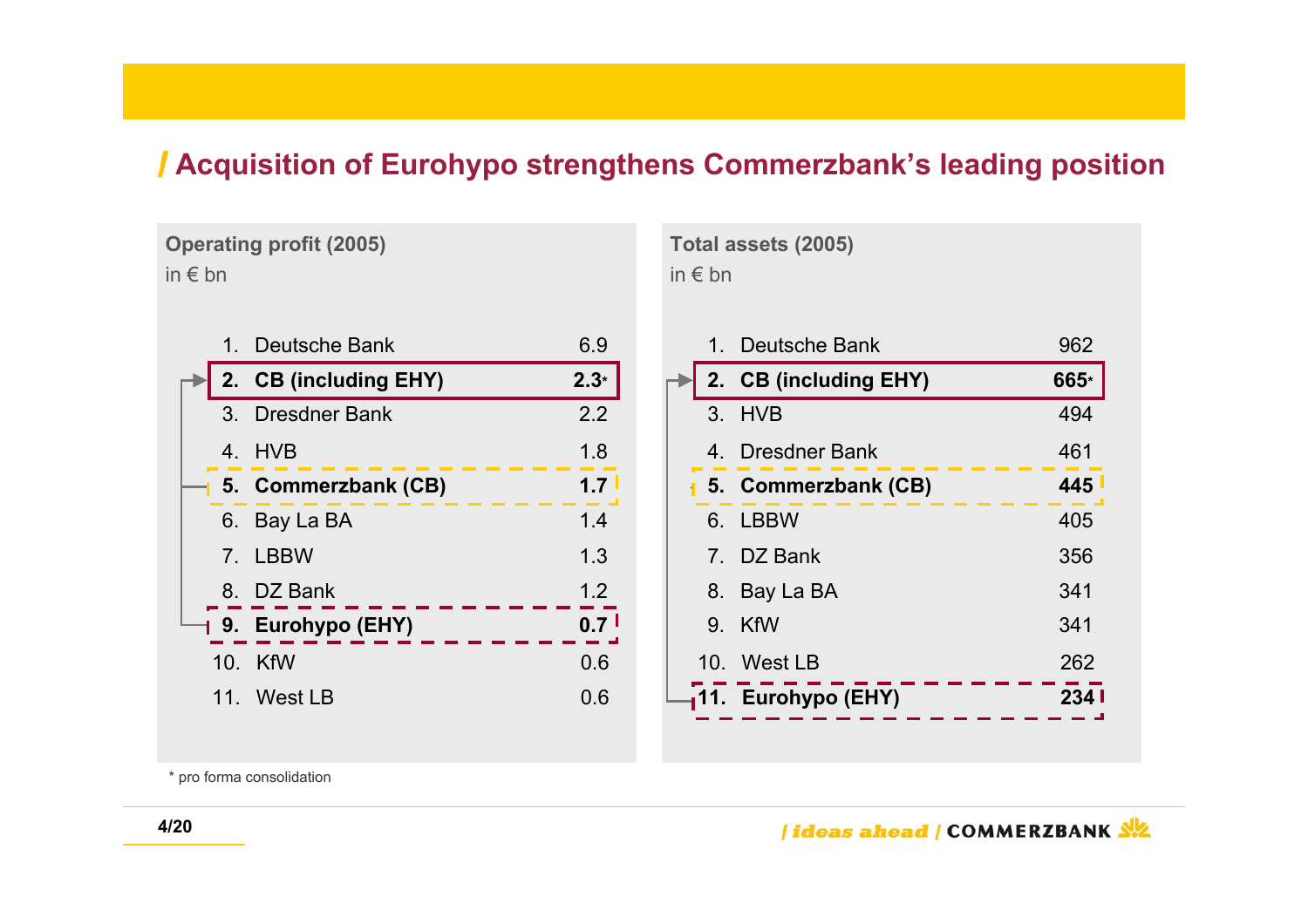## **Main benefits of Eurohypo integration**

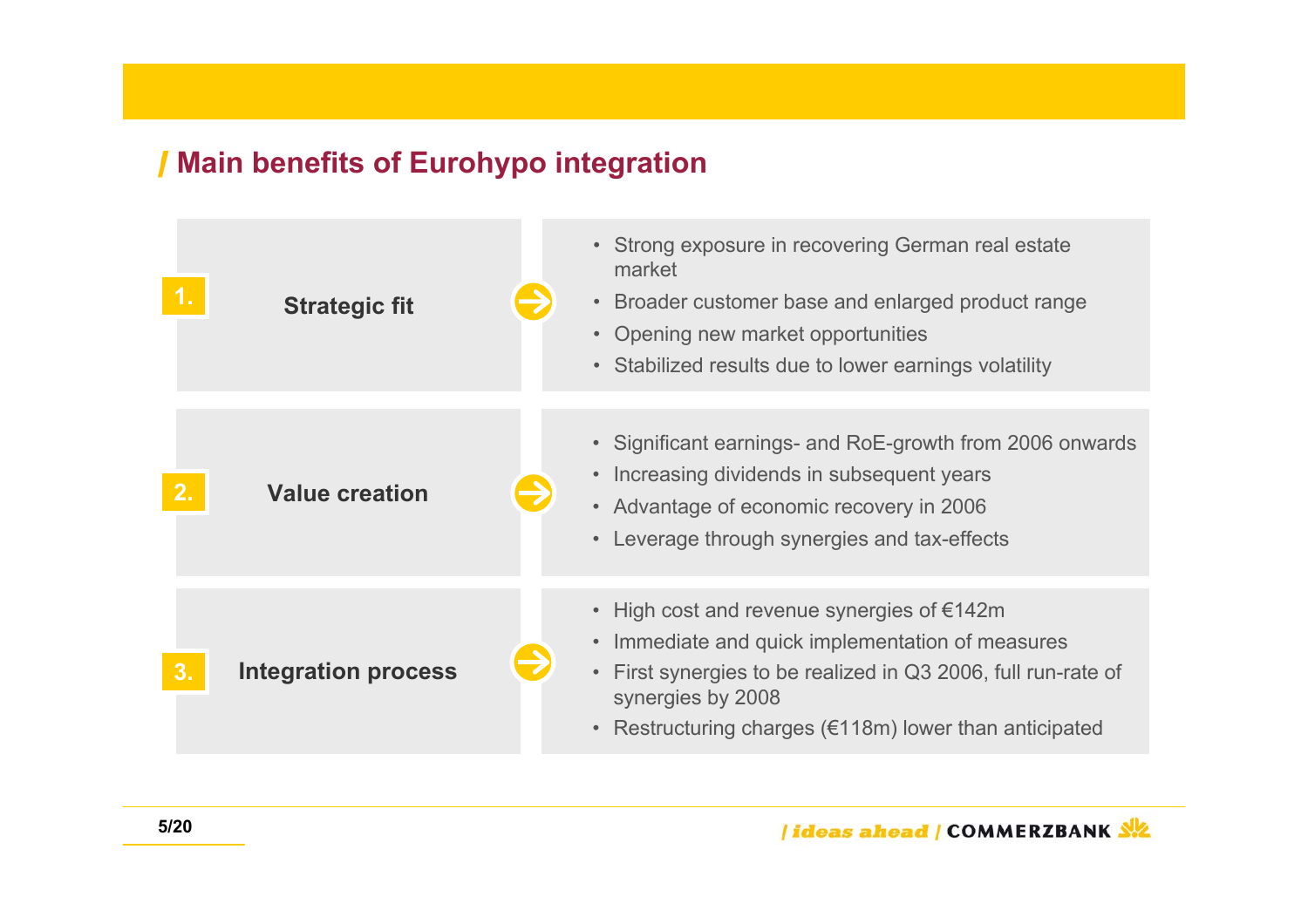# **Status quo of Eurohypo integration**



**Integration process well under way** Co-operative working atmosphere within joint teams



**Key people staying on board** Mutual exchange of key functions underlines integration



**Management focus back on operating business** Immediate implementation at executive level



**First achievements showing high potential for the Group** Synergy potential higher and restructuring costs lower than anticipated



**Preserve Eurohypo as a brand and legal entity** High cost and revenue synergies to be exploited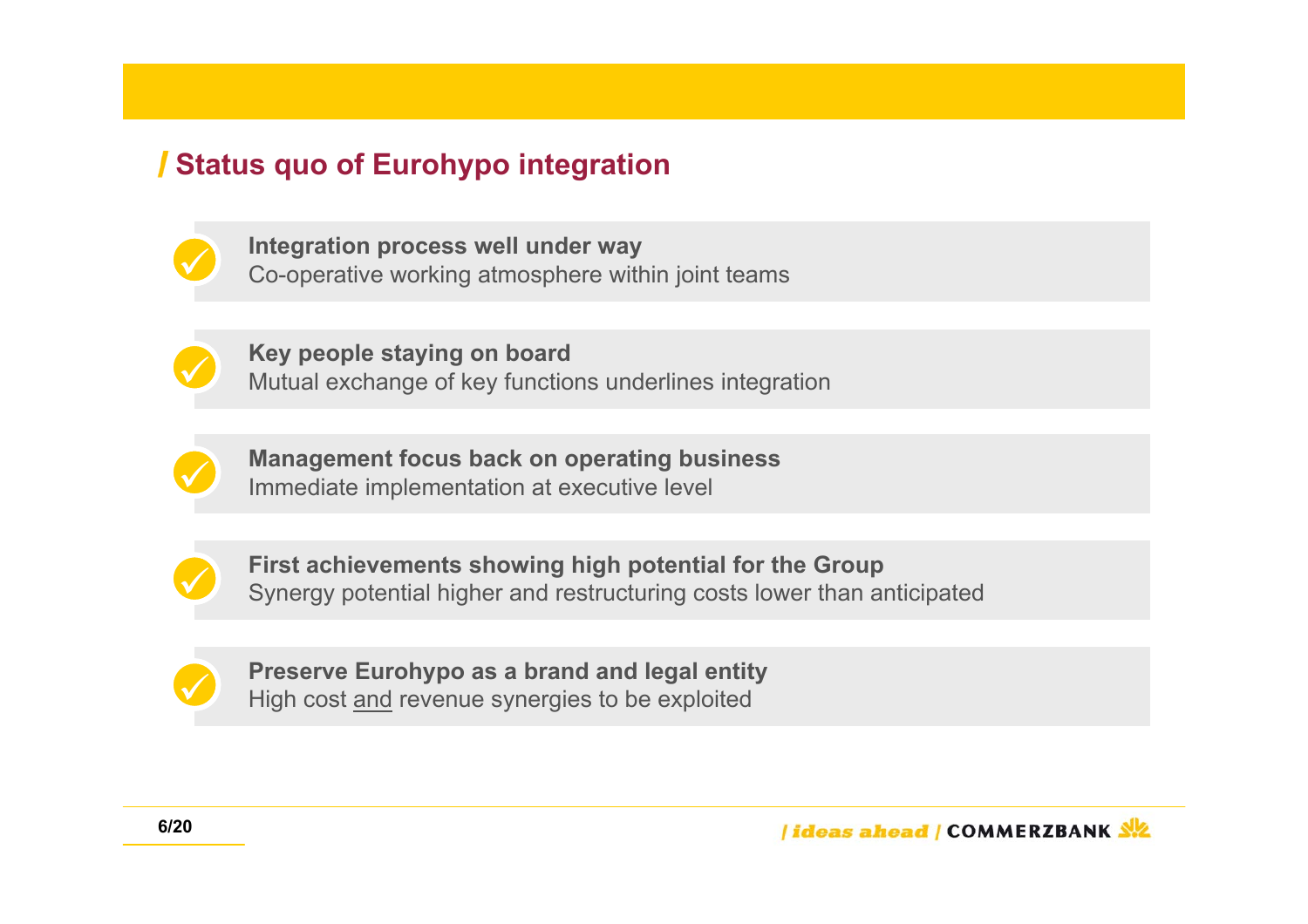## **Eurohypo remains a separate legal entity – earnings will be shown at Commerzbank Group level**

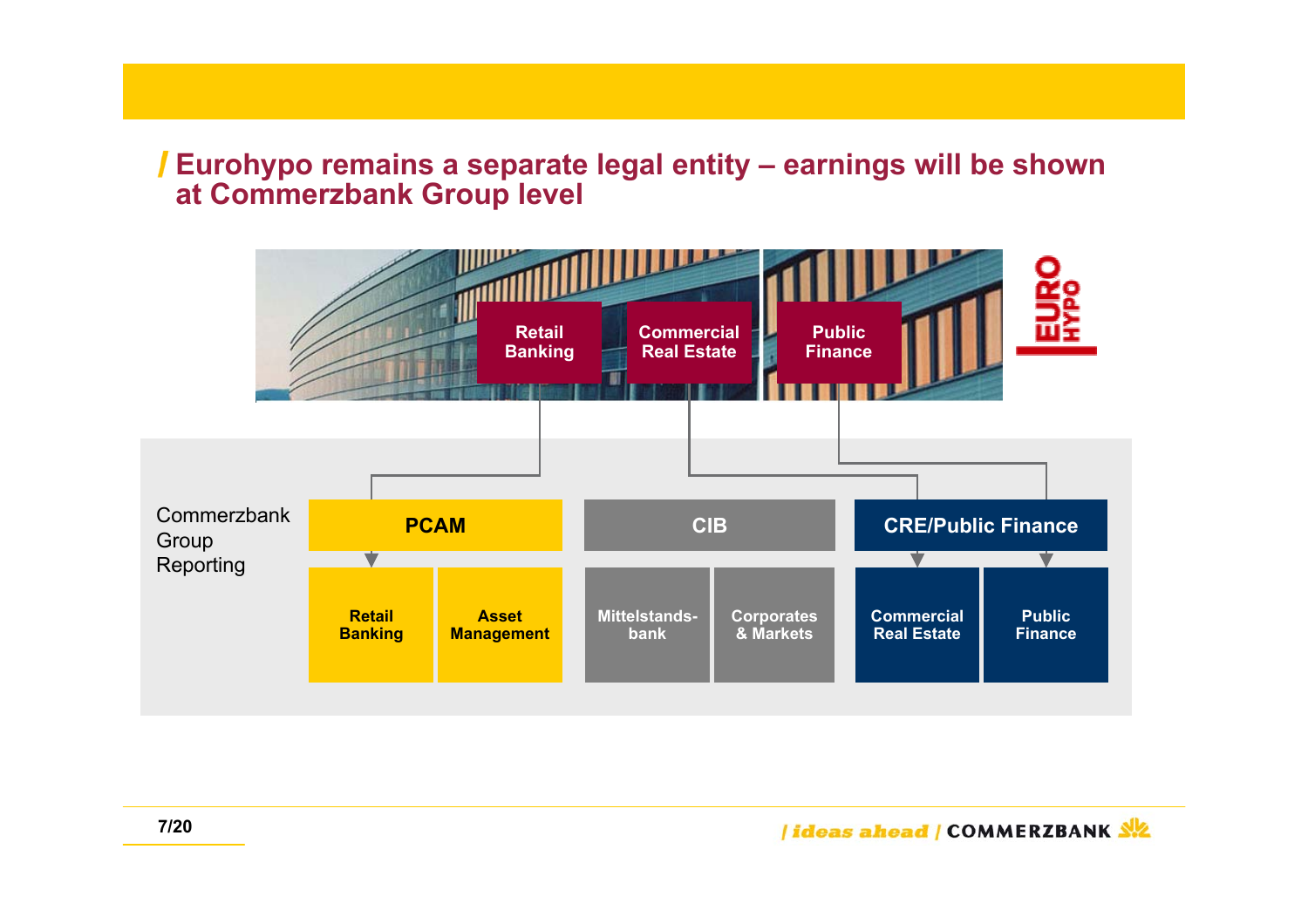## **German total real estate assets – largest property market in Europe**



Source: Hordijk/Ahlqvist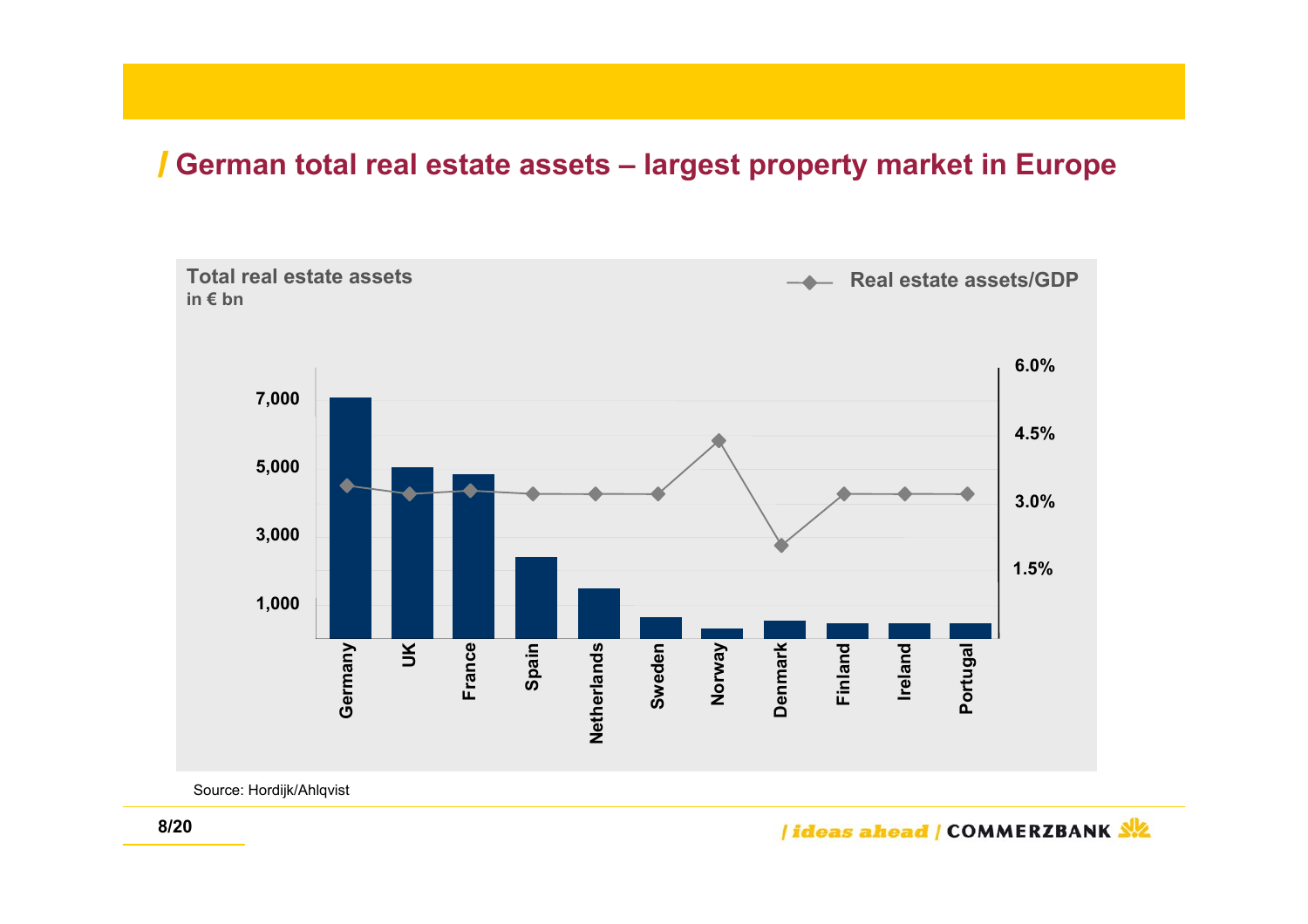## **Investible and invested property stock Germany with considerable potential**



Source: Hordijk/Ahlqvist

*<u>Ideas ahead | COMMERZBANK SIZ</u>*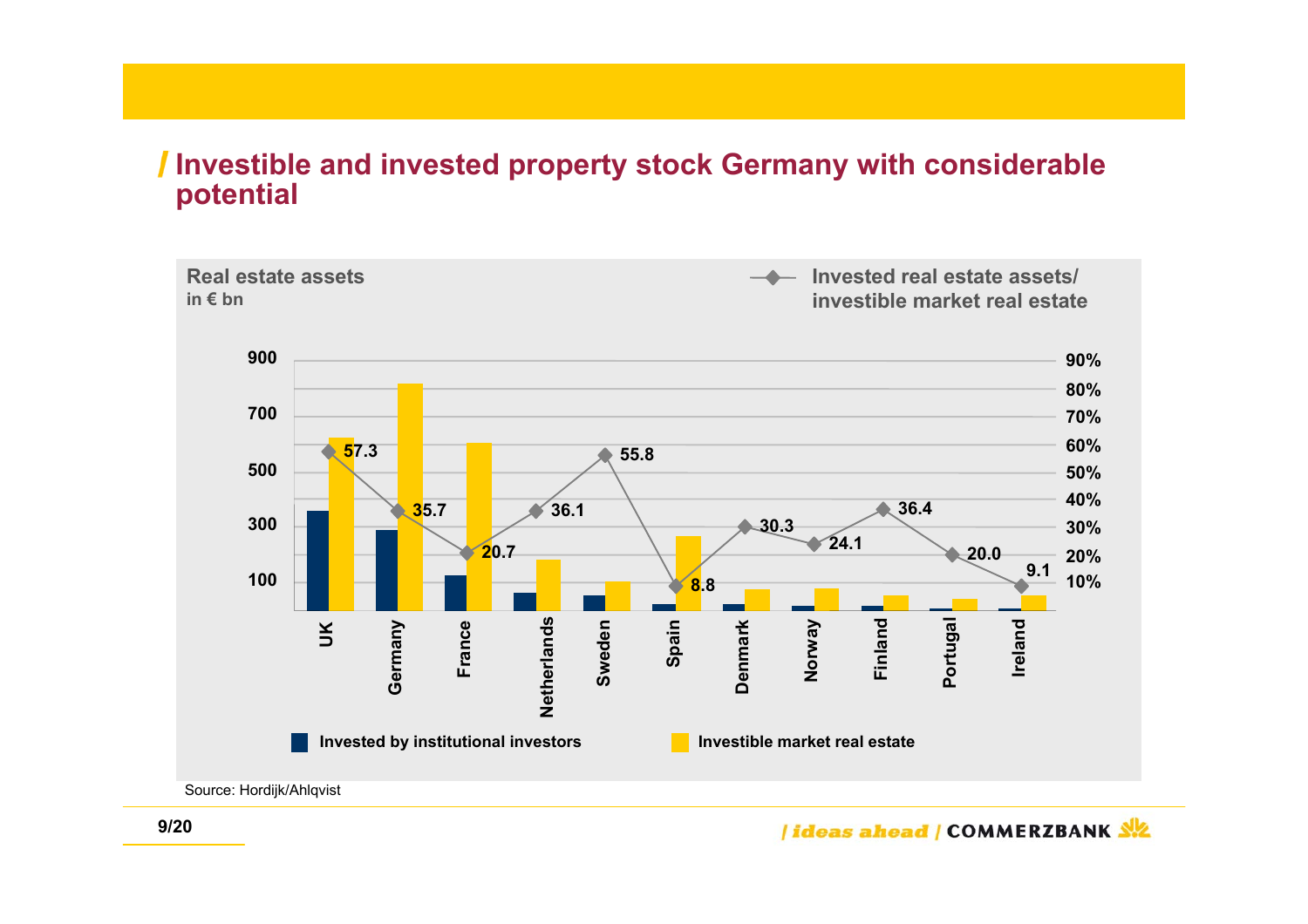#### **Real estate assets and undisclosed reserves of German large-scale** ı **enterprises**



Source: Eurohypo RAC Research, M.M. Warburg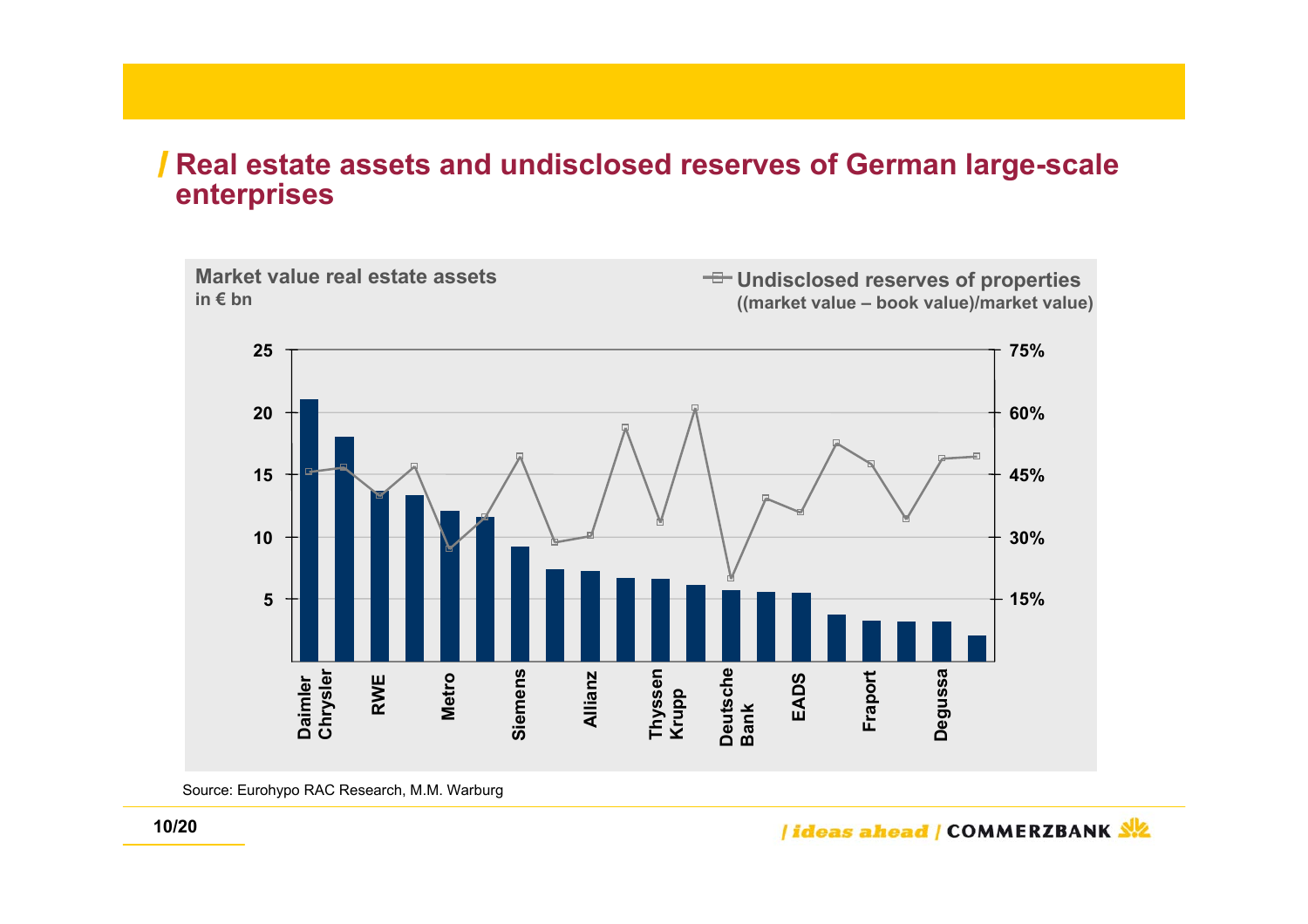## **German real estate - lagging total return performance in the past**



Source: IPD, KTI

/ideas ahead / COMMERZBANK 外名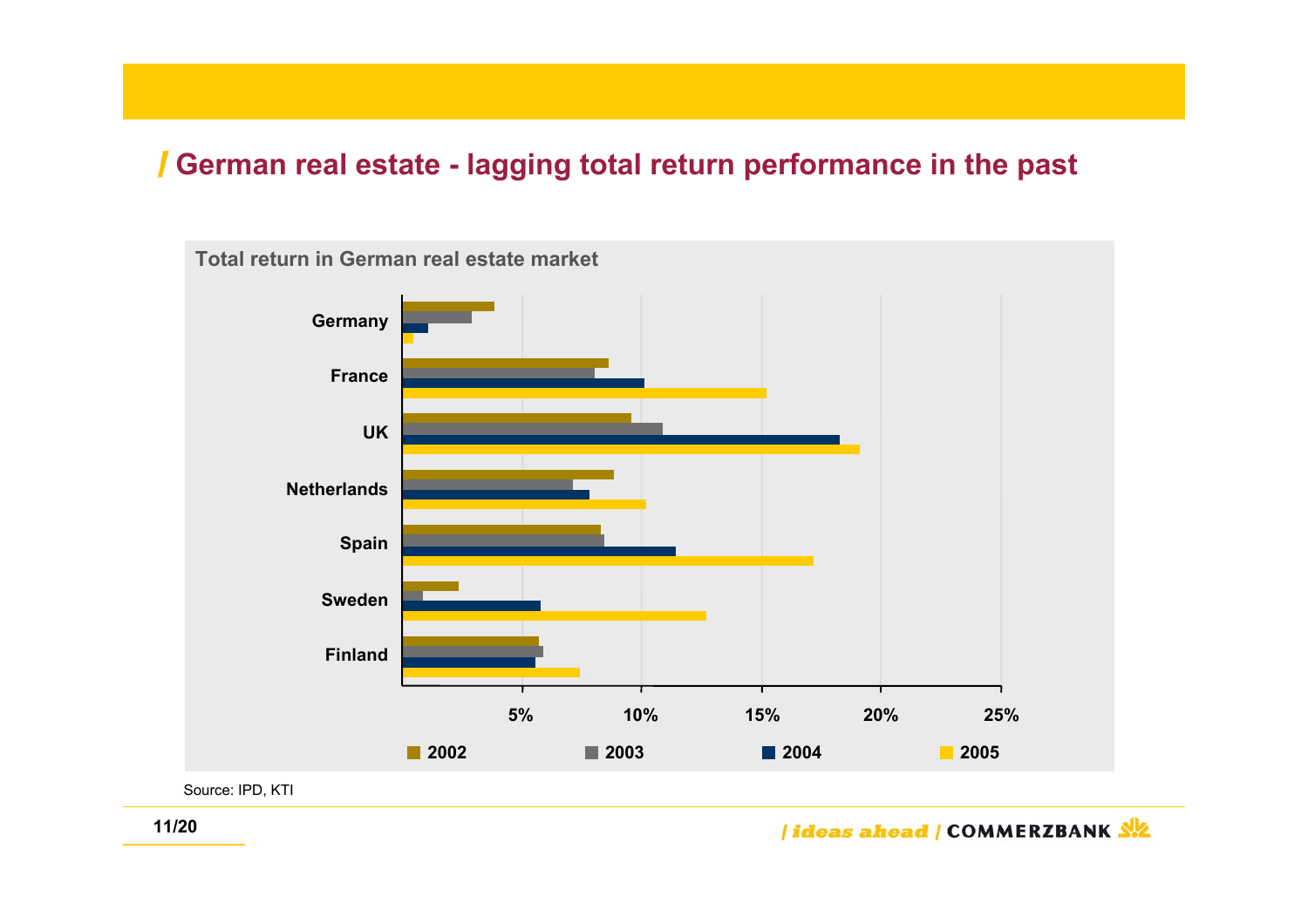## **German office market – at the bottom of the rental cycle**



Source: Eurohypo RAC Research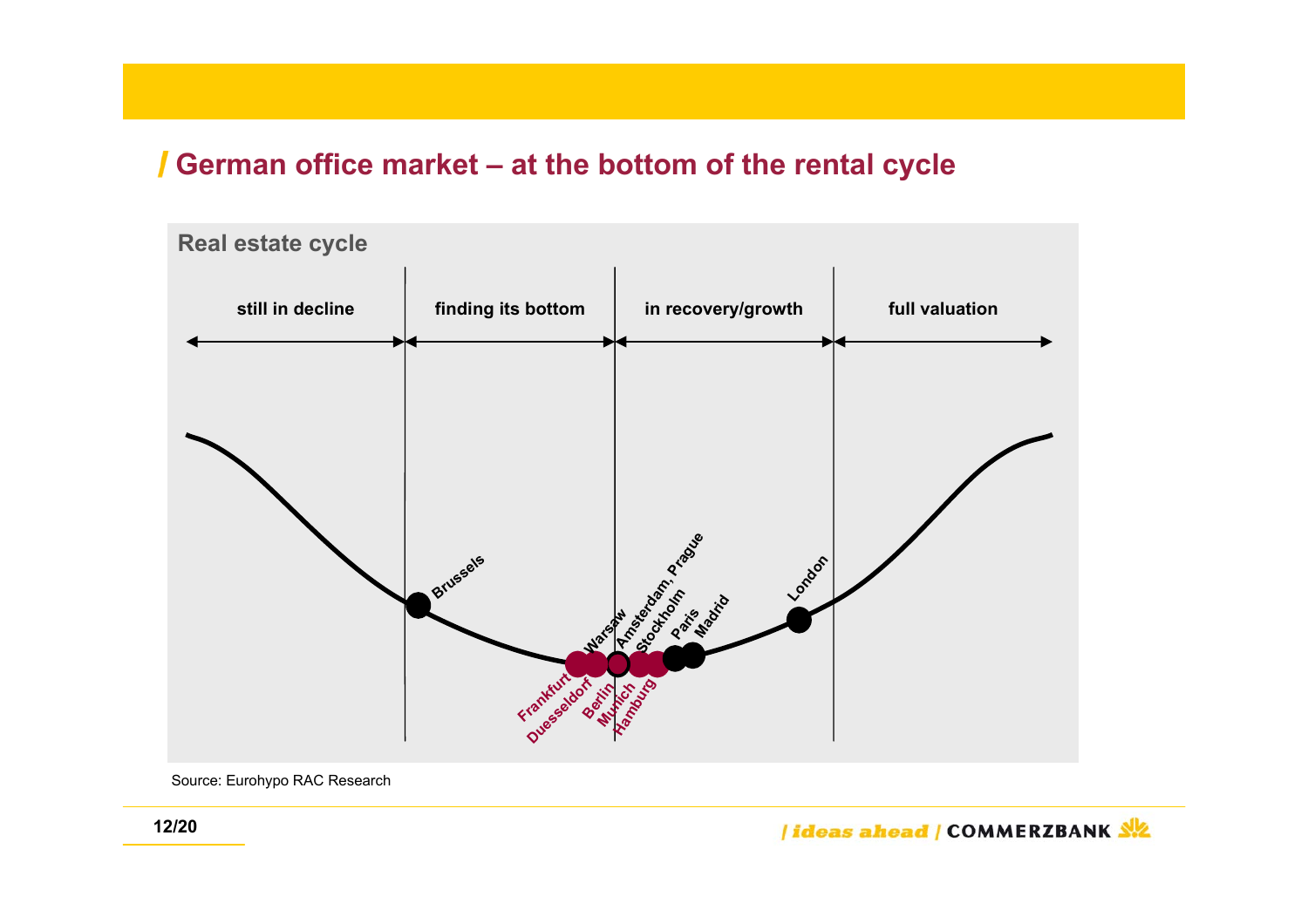## **Residential market Germany - market attractiveness is the most important factor of long-term success**



#### **Market attractiveness**



Source: Eurohypo RAC Research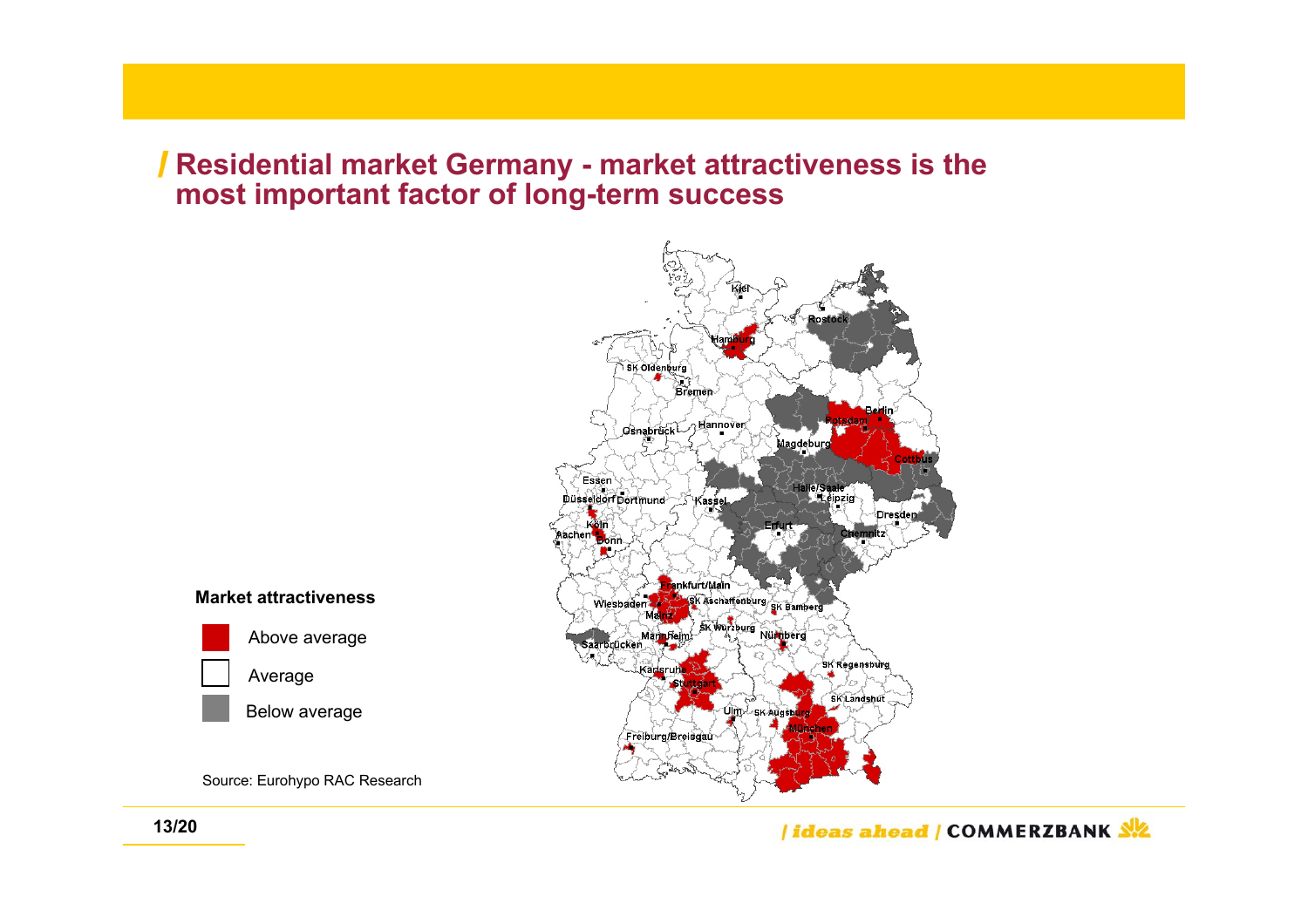# **Eurohypo: Strong presence in Germany – strong growth abroad**



\*as of March 31, 2006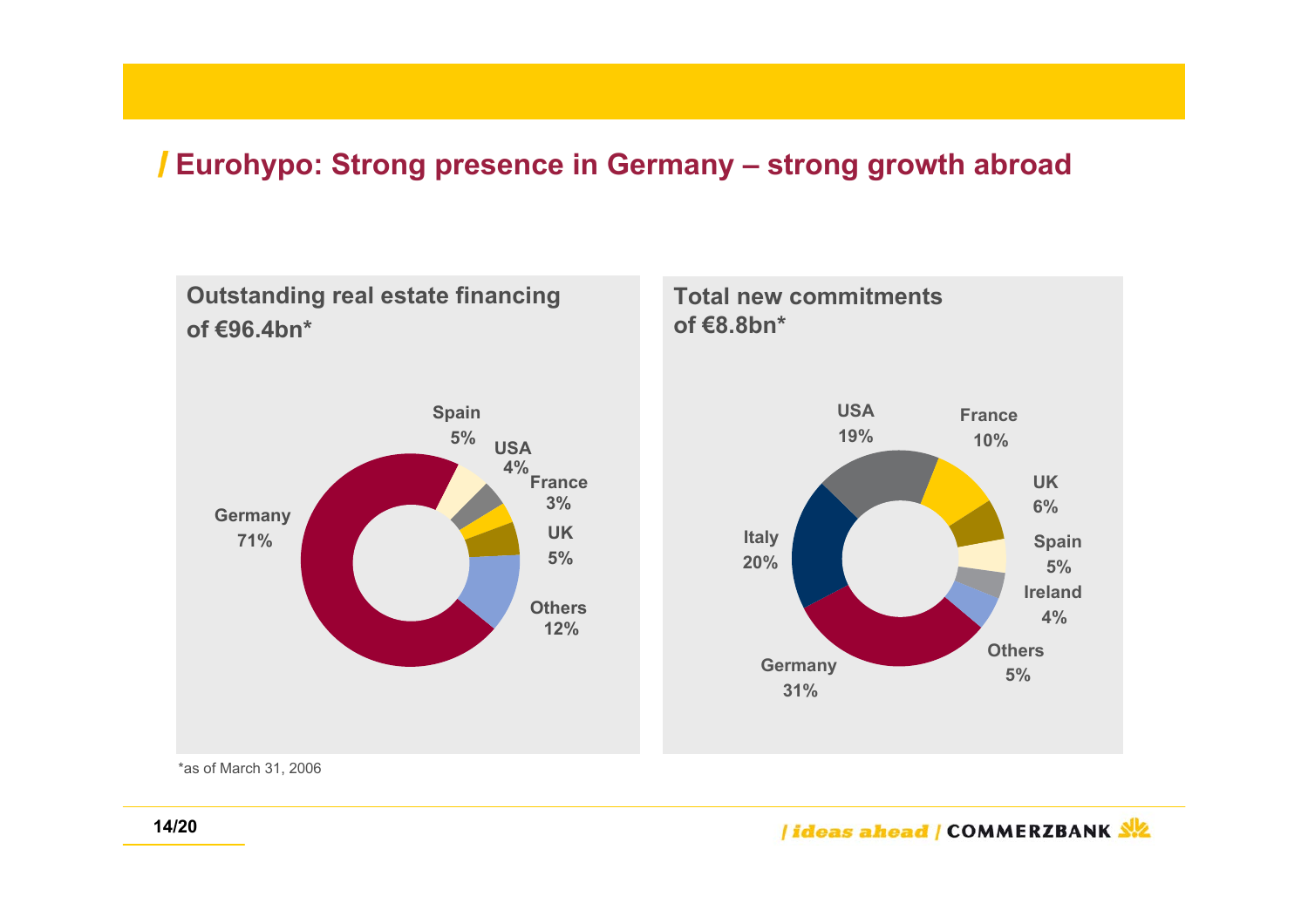## **Eurohypo: Main income items well diversified by divisions**

**Net interest income**in  $\notin$  m **76114117 6017 <sup>19</sup> 63 6171154916 CBG CIB-I-CE CIB-I-UK CIB-I-US RBPFGM**

CBG Corporate Banking Germany CIB-I-CE Corporate Banking Continental Europe CIB-I-UK European REIB and UK Senior Lending CIB-I-US REIB and Corporate Banking USA RB Retail Banking PFGM Public Finance / Global Markets

**Further increase of commission-driven products**

**Net commission income**in € m



**1Q 2005 1Q 2006**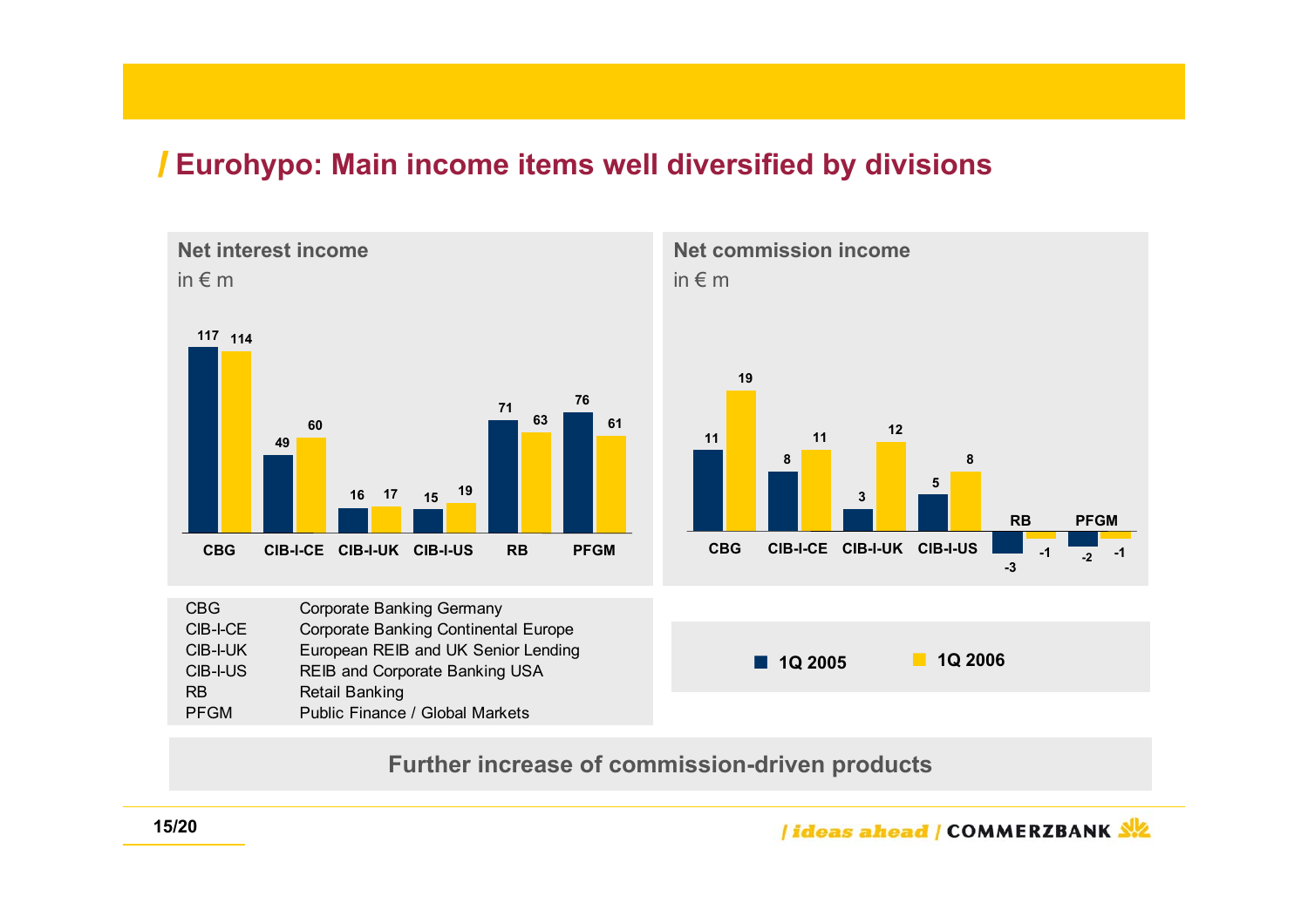# **Eurohypo: Capital management further optimised**

**New real estate businessin € bnOutstanding Business: 100.1 95.6 97.7 96.42003 2004 2005 1Q2006 14.317.331.28.8 International Germany**



*<u>Ideas ahead | COMMERZBANK SIZ</u>*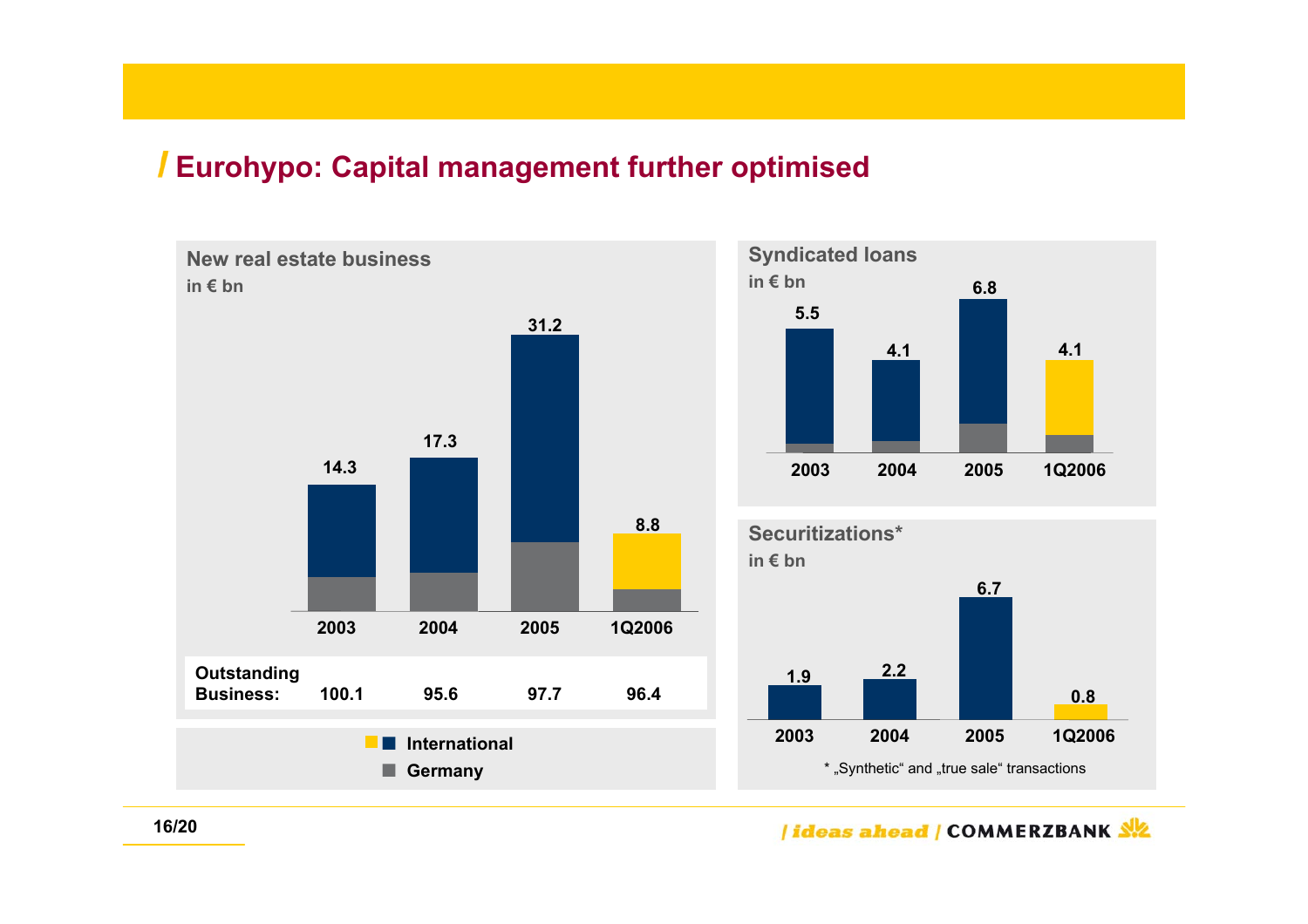# **Eurohypo: Confident for the future**



### **Operating result growth of > 15 % in 2006**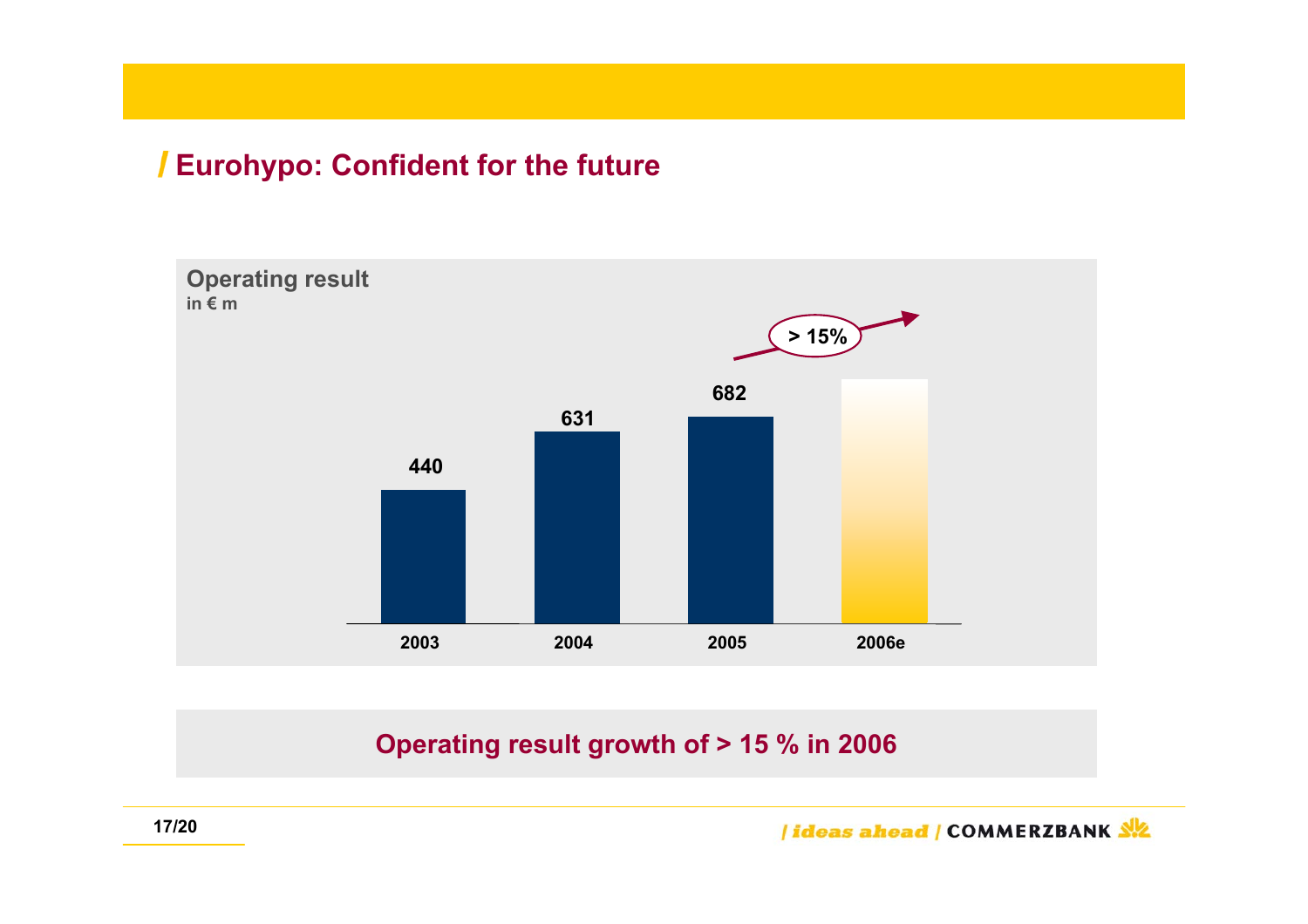# **Eurohypo's main profit drivers**

- Building on long-term client relationships
- Keeping strong momentum by expansion of new business
- Re-pricing of the back-book into higher margins under way
- Continuing cost efficiency programme ("Kompass")
- Establishing joint credit platform in retail real estate finance
- Additional business from potential new products, e.g. REITS and investment banking products
- Further expansion of credit, securitization and syndication activities
- Additional sales opportunities within Commerzbank Group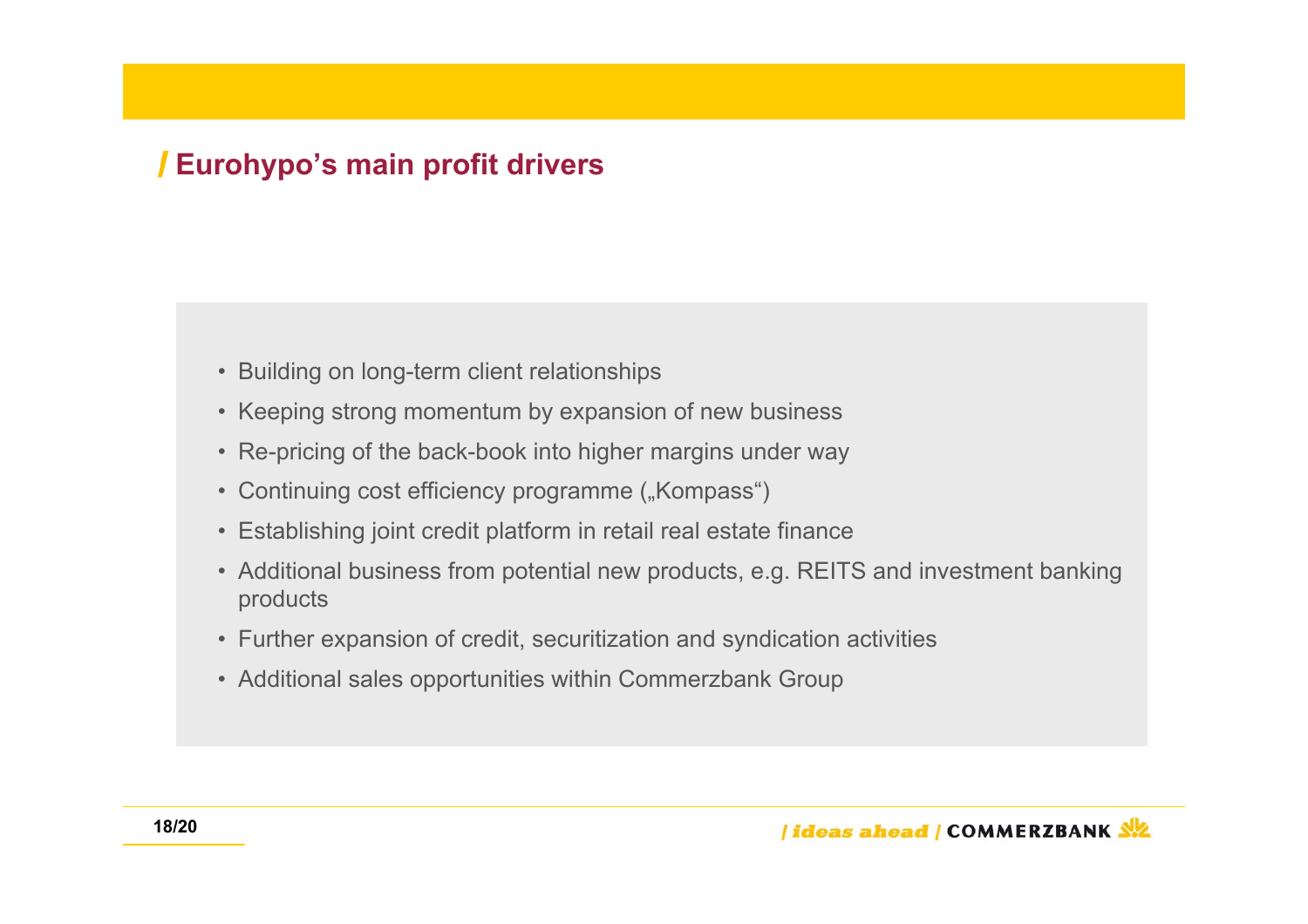## **Disclaimer**

**/**

**/**

**/**

**/**

#### **/ investor relations /**

This presentation has been prepared and issued by Commerzbank AG. This publication is intended for professional and institutional customers.

Any information in this presentation is based on data obtained from sources considered to be reliable, but no representations or guarantees are made by Commerzbank Group with regard to the accuracy of the data. The opinions and estimates contained herein constitute our best judgement at this date and time, and are subject to change without notice. This presentation is for information purposes, it is not intended to be and should not be construed as an offer or solicitation to acquire, or dispose of any of the securities or issues mentioned in this presentation.

Commerzbank AG and/or its subsidiaries and/or affiliates (herein described as Commerzbank Group) may use the information in this presentation prior to its publication to its customers. Commerzbank Group or its employees may also own or build positions or trade in any such securities, issues, and derivatives thereon and may also sell them whenever considered appropriate. Commerzbank Group may also provide banking or other advisory services to interested parties.

Commerzbank Group accepts no responsibility or liability whatsoever for any expense, loss or damages arising out of, or in any way connected with, the use of all or any part of this presentation.

Copies of this document are available upon request or can be downloaded from www.commerzbank.com/aktionaere/index.html